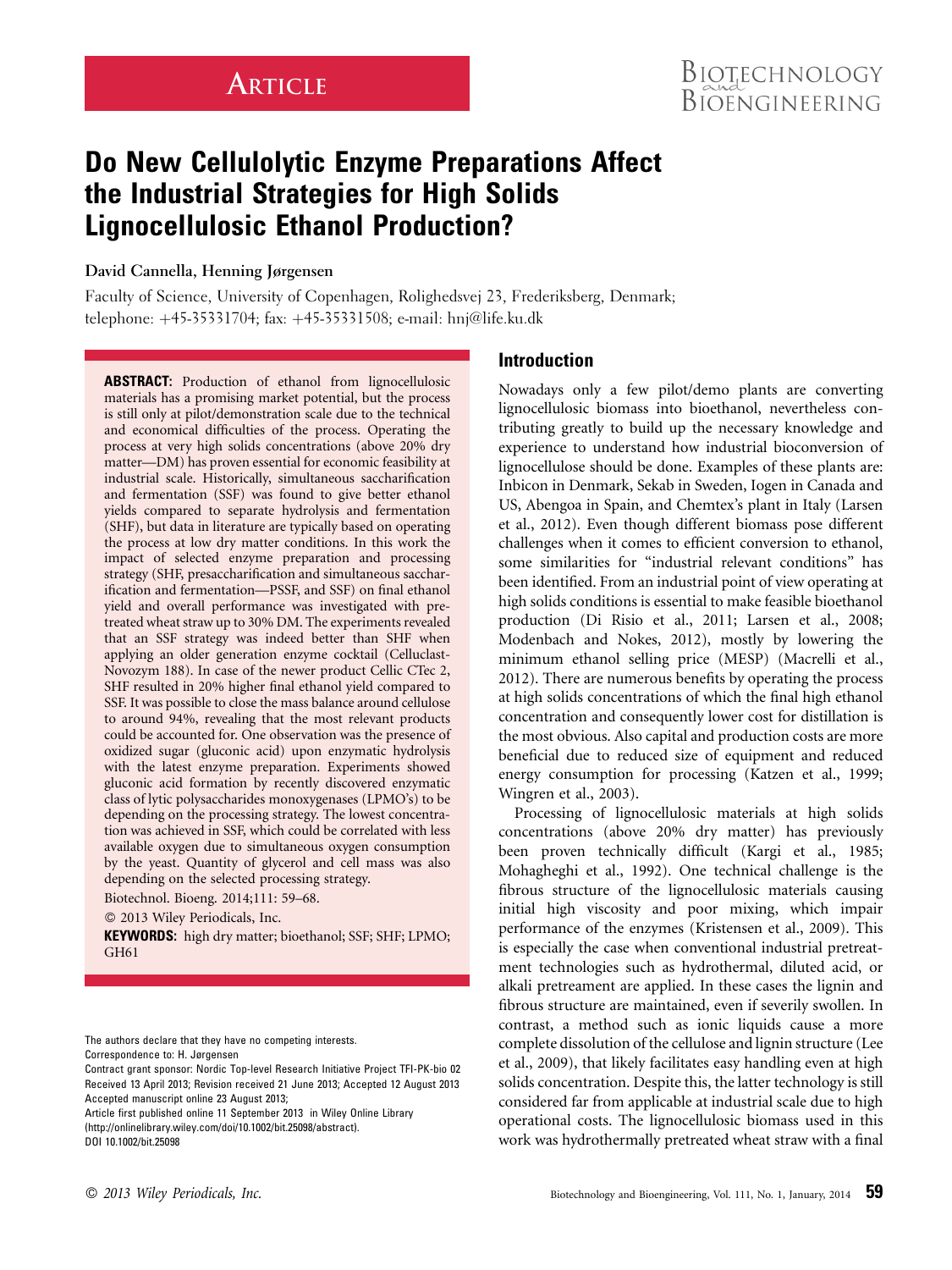dry matter content of about 30% prior to the enzymatic hydrolysis and subsequent fermentation.

Lab scale equipment commercially available on the market capable of mixing at more than 20% dry matter (DM) is rather limited, and there are only few examples capable of handling 25% DM at industrial scale (Di Risio et al., 2011; Larsen et al., 2012). Recently, a simple lab scale technology was proposed capable of mixing material up to 30% DM solids. The mixing principle is based on horizontal rotation of the whole reactor, thus the name roller bottle reactor (RBR), but has been, to the best of our knowledge, only successfully applied to enzymatic hydrolysis (Roche et al., 2009). In this study, we have assembled a system following the same principle as the RBR, but capable of supporting many flasks to be used as reactors for not only enzymatic hydrolysis but also fermentation.

Historically, two major strategies have been applied to pursue the enzymatic hydrolysis and fermentation of lignocellulosic biomass: (1) separate hydrolysis and fermentation (SHF) and (2) simultaneous saccharification and fermentation (SSF) (Tomas-Pejo et al., 2008; Wingren et al., 2003). In SHF, enzymatic hydrolysis and fermentation are carried out in separate steps, whereas in SSF both are combined into one step. From an application point of view there are several aspects to consider when selecting which strategy to implement. The main difference is that in SHF the hydrolysis and fermentation are both operated at their optimal conditions, especially regarding the temperature. In SSF the temperature is mandated by the microorganism (typically no more than  $35^{\circ}$ C), which implies that the enzymatic hydrolysis is at suboptimal condition. Even though the enzymatic hydrolysis is operated at the optimal temperature in SHF (typically 45-50°C), the hydrolysis yield is then affected by end-product inhibition, which does not occur in SSF due to the simultaneous removal of glucose by the fermenting organism. Using older generations of cellulase enzyme preparations, higher yields of ethanol production was typically found pursuing the SSF strategy. This has been well documented for a number of different biomasses and pretreatments and especially at conditions involving higher solids concentrations (Erdei et al., 2010; Mohagheghi et al., 1992; Olofsson et al., 2008; Tomas-Pejo et al., 2009). Recently, new cellulases preparations have been developed and made commercially available. The characteristics of these are first of all higher  $\beta$ -glucosidase activity and the presence of a new class of enzymes termed lytic polysaccharides monoxygenases, LPMO's (previously known as GH61) (Cannella et al., 2012; Harris et al., 2010; Horn et al., 2012; Lo Leggio et al., 2012; Westereng et al., 2011). Additional improvements may involve replacement of individual cellulases by better and more stable counterparts (Brienzo et al., 2008). Altogether, these new characteristics have generally increased the performance of newer generations of cellulase preparations (Rosgaard et al., 2006). The relation between choice of enzyme preparation, process strategy at industrial relevant conditions and the overall process performance, that is, final ethanol yield, therefore needs to be investigated.

With regard to enzyme performance, several articles have also studied the beneficial effect upon hydrolysis by addition of poly(ethylene glycol) (Börjesson et al., 2007; Li et al., 2012; Kristensen et al., 2007). Generally, the understanding is that PEG lowers the interaction between lignin and enzyme, thereby reducing the non-productive adsorption of enzyme. Higher conversion is therefore obtained at same enzyme loading or addition of PEG could be used to reduce the enzyme loading without compromising the yield. Most of these studies have been conducted at low solids concentrations. The economic feasibility is still questionable due to the price of PEG, but due to the limited data available using PEG in hydrolysis and fermentation performed at high solids concentrations it is not possible to assess the benefit under industrial relevant conditions.

In the present study, the effect upon overall performance of two different cellulases preparations applied in three different processing strategies has been investigated. In addition, a mass balance around cellulose has been used to study how different process conditions (strategy and enzyme) affect the distribution of the most important products (ethanol, glycerol cell mass, and gluconic acid). Especially the role of the LPMO's in the various strategies has been investigated.

# Materials and Methods

#### Enzymes

Two commercial cellulase preparations Celluclast 1.5L and Cellic CTec2 and the  $\beta$ -glucosidase preparation Novozym 188 were used, all from Novozymes A/S (Bagsværd, Denmark). Filter paper activity was determined according to Ghose (1987) and  $\beta$ -glucosidase activity was measured using 5 mM  $p$ -nitrophenyl- $\beta$ -D-glucopyranoside as substrate (Saha and Bothast, 1996). Protein content was measured using the Ninhydrin assay with BSA as protein standard (Starcher, 2001). The results for Cellic CTec2 were: 120 FPU/g, 2,731 U/g ( $\beta$ -glucosidase activity), and 161 mg protein/g; for Celluclast:  $62$  FPU/g,  $15$  U/g ( $\beta$ -glucosidase activity), and 127 mg protein/g; for Novozym 188: 231 U/g (β-glucosidase activity) and 220 mg protein/g.

#### Biomass Pretreatment and Composition Analysis

Wheat straw (Triticum aestivum L.) was pretreated at the Inbicon A/S pilot plant in Skærbæk, Denmark. The hydrothermal pretreatment was conducted at 195°C with a residence time of 18.5 min without addition of chemicals. A washing and pressing step was applied after the pretreatment, which reduced the content of soluble molecules generated during the pretreatment, that is, pentose sugars and toxicants such as furfural, HMF, and acetic acid (Larsen et al., 2008, 2012). The final dry matter content was 32.5%. The material was stored frozen until use.

The composition of the solid material was analyzed by strong acid hydrolysis using a modified version of the TAPPI standard procedure (1998), the modification being that the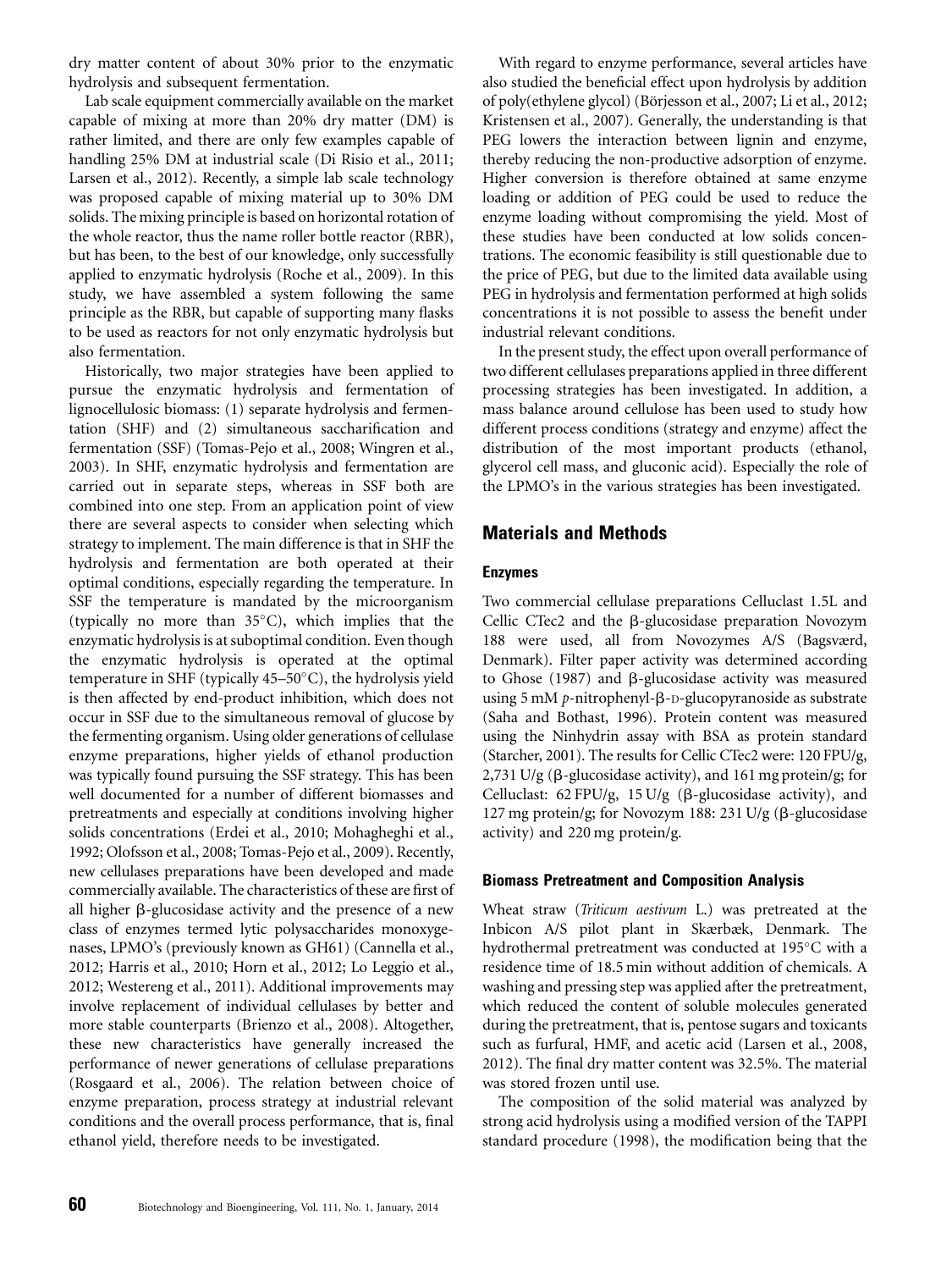standard curve was treated similarly to the samples to correct for sugar degradation. Before analysis the material was washed with water to remove soluble sugars by repeated centrifugation and suspending in demineralized water. The solids were then dried at  $60^{\circ}$ C over night. The monosaccharides D-glucose, D-xylose, L-arabinose, D-mannose, and D-galactose were measured on a Dionex ICS5000-system equipped with a CarboPac-PA1 column and using PADdetection (Dionex, Sunnyvale, CA). The composition of the pretreated material was: glucan (cellulose) 53.7%, xylan 3.5%, klason lignin 34%, and ash 6.1%. The toxicant concentrations in the final material when adjusted to the dry matter content of 30% (after washing and pressing) were: acetic acid 2.53 g/kg, hydroxymethyl furfural 0.32 g/kg, and furfural 0.58 g/kg.

#### Roller Bottle Reactor Assembling

The RBR consisted of 100 mL blue cap glass bottles. Sampling and gas outlet was done through two ports made in the cap. The gas outlet was connected to a water trap via a silicon tube. The setup enabled anaerobic conditions and sampling. Twelve reactors so assembled were placed on a roller bottle holder with four segment cradles connected to a horizontal rotator capable of a rotation at a speed up to 60 RPM (Stuart 4/4, Bibby Scientific, Stone, UK). The rotator unit assembled with the drum and bottles was placed in an incubator oven. The whole unit was positioned with an incline of about  $30^{\circ}$ and the bottles were oriented having the outlets in the higher position. The rotation speed was 10 RPM for all the experiments.

#### Enzymatic Hydrolysis and Fermentation Strategies

Table I. Experimental conditions for all the scenarios.

The study included 33 different scenarios of enzymatic hydrolysis and fermentation. This involved testing scenarios at two dry matter concentrations (20% and 30% DM), two different enzyme preparations (Cellic CTec 2 and a 5:1

(weight) mix of Celluclast and Novozym 188) at two enzyme loadings (5 and 7.5 FPU/g DM) using three different process strategies, with and without a surfactant PEG3000 (all the conditions are summarized in Table I). In the following Cellic CTec2 referred as CT2 and the mixture of Cellulcast and Novozym 188 as CN. The enzymatic dosage was design to have a high and low dosage (respectively 7.5 and 5 FPU per gram of dry matter) for both enzyme preps, which corresponded to 22.8 and 15 mg protein per gram of cellulose for CT2, and 30 and 22.8 mg per gram of cellulose for CN. Three different hydrolysis and fermentation strategies were applied:

SHF was conducted as following: the pretreated biomass was enzymatically hydrolyzed for 72 h at 50 $^{\circ}$ C, cooled to 34°C, inoculated with yeast and fermented for 96 h. Separation of solids and liquid was not performed.

PSSF (Alvira et al., 2013), where the biomass was partially hydrolyzed for 24 h at 50°C, cooled to 34°C, inoculated with yeast and fermented for 120 h. No solids separation occurred among hydrolysis and fermentation steps as described above.

SSF, where the enzymes and yeast were added to the biomass at the same time and kept at  $34^{\circ}$ C for 168 h. Moreover, poly(ethylene glycol) with molecular weight of 3000 (PEG3000) was added at a concentration of 0.01 g PEG/g DM to another set of experiments with 30% DM. Each scenario was tested in triplicate, using a biological triplicate approach for the fermentations.

The general setup was to add pretreated wheat straw corresponding to 30 g at 32.5% DM in 100 mL blue cap bottles. Water was added to give a final DM content of 20% or 30% (final working mass of 49 and 33 g, respectively). The pH was adjusted to 5.0 by addition of 0.2 mL of 13 M NaOH solution. In experiments with PEG, 0.2 g of PEG3000 was added. The biomass (prewarmed at 50°C) was manually mixed for few minutes after the addition of the enzymes.

| Parameters                            | Strategies |             |              |            |             |              |            |             |            |            |             |              |
|---------------------------------------|------------|-------------|--------------|------------|-------------|--------------|------------|-------------|------------|------------|-------------|--------------|
|                                       | A          | B           | $\mathsf{C}$ | D          | E           | F            | G          | H           |            |            | K           | L            |
| Strategy                              | <b>SHF</b> | <b>PSSF</b> | <b>SSF</b>   | <b>SHF</b> | <b>PSSF</b> | <b>SSF</b>   | <b>SHF</b> | <b>PSSF</b> | <b>SSF</b> | <b>SHF</b> | <b>PSSF</b> | <b>SSF</b>   |
| Enzyme preparation                    | CT2        | CT2         | CT2          | CT2        | CT2         | CT2          | <b>CN</b>  | CN          | CN         | <b>CN</b>  | CN          | <b>CN</b>    |
| Enzyme dosage (mg/g cellulose)        | 22.8       | 22.8        | 22.8         | 15.0       | 15.0        | 15.0         | 30.0       | 30.0        | 30.0       | 22.8       | 22.8        | 22.8         |
| Hydrolysis $50^{\circ}$ C, time (h)   | 72         | 24          | $\mathbf{0}$ | 72         | 24          | $\mathbf{0}$ | 72         | 24          | $\Omega$   | 72         | 24          | $\mathbf{0}$ |
| Fermentation $34^{\circ}$ C, time (h) | 96         | 144         | 168          | 96         | 144         | 168          | 96         | 144         | 168        | 96         | 144         | 168          |
| Process strategies                    | Results    |             |              |            |             |              |            |             |            |            |             |              |
|                                       | A          | B           | C            | D          | E           | F            | G          | Н           |            |            | K           |              |
| Ethanol yield 30% DM (%)              | 62.8       | 61.76       | 45.84        | 49.15      | 50.72       | 37.67        | 28.82      | 38.36       | 38.21      | 27.32      | 30.60       | 30.04        |
| Ethanol yield 30% DM-PEG (%)          | 88.77      | 89.07       | 73.99        | 61.05      | 60.15       | 45.96        | 45.94      | 48.51       | 54.14      |            |             |              |
| Ethanol yield 20% DM (%)              | 73.09      | 84.09       | 86.32        | 59.05      | 70.30       | 73.74        | 54.61      | 65.15       | 66.34      | 42.30      | 57.02       | 59.13        |

The final ethanol yield at the end of each process strategy is given as percentage of the maximum theoretical ethanol fermentable from the initial amount of cellulose loaded.

#### Cannella and Jørgensen: SHF Gives Higher Cellulosic Ethanol Fermentation  $\overline{\textbf{61}}$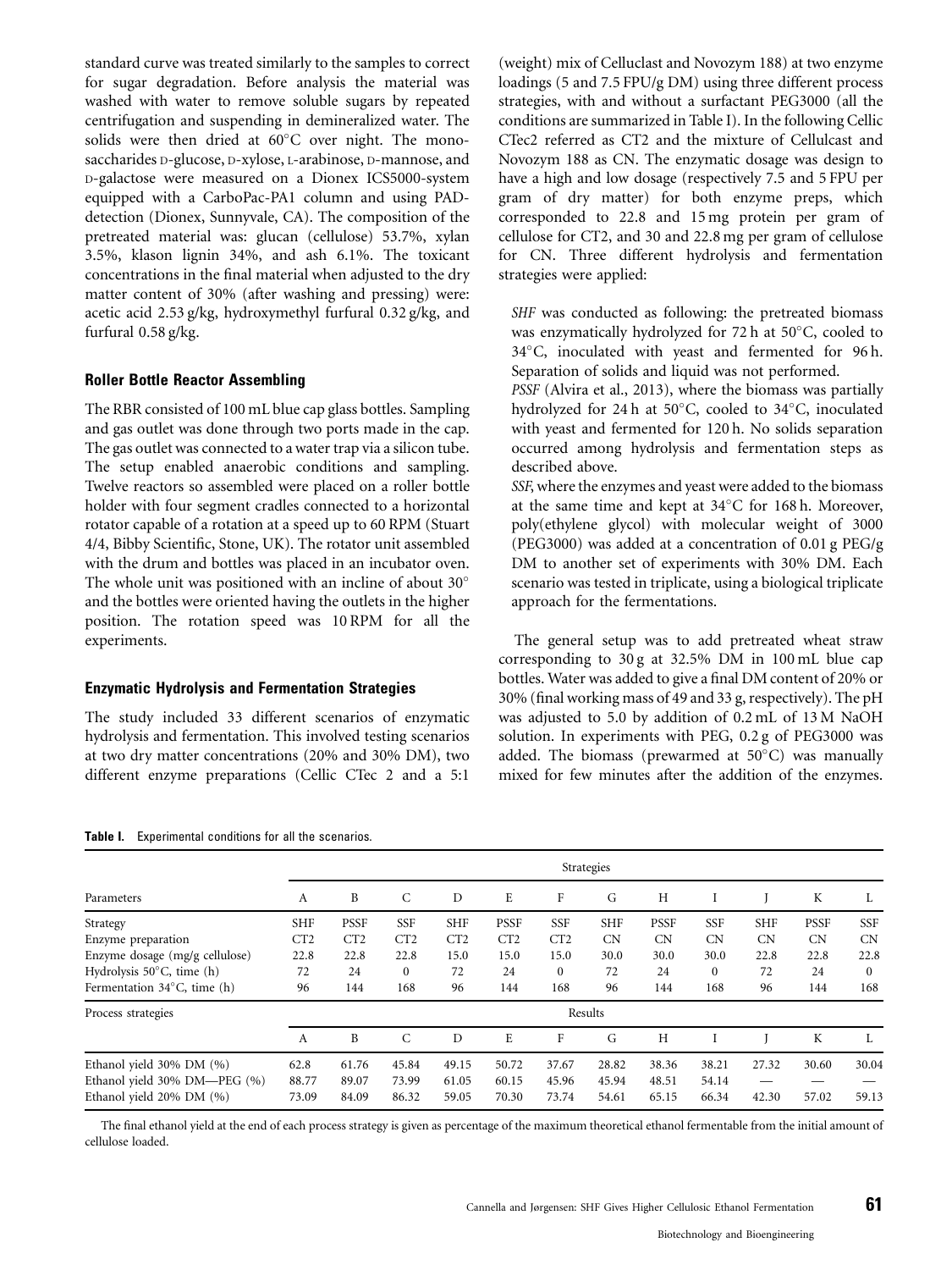After the hydrolysis or presaccharification (72 or 24 h), pH of the slurries were measured (typically pH 4.7) and adjusted to 5.0 using 13 M NaOH solution, rapidly cooled to 34°C and then inoculated with 0.5 mL of concentrated yeasts suspension (15 g/L) resulting in inoculums size of dry cells 6 g/kg of dry biomass. The pH after fermentation for both SHF and PSSF strategies was 4.9. The SSF experiments were carried out similarly as listed above with the only difference that the yeast cells were added simultaneously with the enzymes, and the pH was adjusted at 5.0 from the beginning using the 13 M NaOH solution (final pH after 168 h was 4.7). No nutrients were added during the fermentation of wheat straw.

## Yeast Growth and Viability Analysis

The Saccharomyces cerevisiae strain Thermosacc<sup>®</sup> Dry (Lallemand, Inc., Montreal, Canada) was used in all fermentation experiments. Thermosacc® was precultured in CBS medium (Verduyn et al., 1992) containing 20 g/L of glucose for 48 h prior each inoculation. The cells were then harvested and the pellet was resuspended in 0.9% NaCl solution giving a final concentration of 15 g/L of dry cells. No growth was achieved when Thermosacc $\overline{B}$  was incubated for 96 h with CBS medium containing gluconic acid as sole carbon source. The fermentation yield was also tested in defined medium containing glucose and gluconic acid, and no ethanol was detected with the gluconic acid (168 h of incubation).

During the fermentation of wheat straw hydrolyzates, samples were plated on YPD plates for viability analysis. For each time point, the sample was plated at three different dilutions in duplicate, incubated for 48 h at 35 $^{\circ}$ C after which the number of colonies were counted. The YPD plates contained 1% yeast extract, 2% peptone, and 2% glucose.

# HPLC Analysis

The quantification of D-glucose, D-cellobiose, D-xylose, lactate, acetate, glycerol, and ethanol was done using an Ultimate 3000 HPLC (Dionex, Germering, Germany) equipped with refractive index detector (Shodex, Tokyo, Japan) and UV detector at 210 nm (Dionex). The separation was performed in a Phenomenex Rezex ROA column at  $80^\circ\mathrm{C}$ with 5 mM  $H_2SO_4$  as eluent at a flow rate of 0.8 mL/min.

#### HPAEC Analysis

Oxidized glucose (gluconic acid, Sigma Aldrich, St. Louis, MO) was quantified using ICS5000 HPAEC system, equipped with a PAD detector (both from Dionex, Sunnyvale). The separation was performed using a Dionex CarboPac PA1  $2 \text{ mm} \times 50 \text{ mm}$  guard column and  $2 \text{ mm} \times 250 \text{ mm}$ , analytical column. The column was operated at a flow of 0.25 mL/ min and maintained at 30°C. Peak separation for oxidized monosaccharides was obtained by applying the following elution gradient: 0.1 M NaOH for 5 min, then a linear increase from 0.1 M NaOH to 0.1 M NaOH with 0.3 M NaOAc in 35 min, then to 0.1 M NaOH/1 M NaOAc in 5 min.

The column was reconditioned with 0.1 M NaOH for 5 min before injection of next sample. The gradient used was also suitable to observe potential oligosaccharides of aldonic acids (Westereng et al., 2013).

#### High-Throughput Reduced Scale Compositional Analysis

This analysis was used to monitor the cellulose content in the residual solids from hydrolysis and fermentation samples taken during all the experiments, which therefore required a high throughput method. The compositional analysis (TAPPI method) is traditionally done in 100 mL glass bottle and 300 mg of biomass is analyzed, this imposes an extensive use of equipment, chemicals, and timework when applied at hundreds of samples. In this work, we reduced the scale 100 fold following the method of DeMartini et al. (2011). In details, the procedure was: 3 mg of dry, milled, and washed sample was incubate for 2 h with 60  $\mu$ L of 72% sulfuric acid at room temperature, then  $840 \mu L$  of milliQ water was added; each analysis was done in five replicates. The samples were autoclaved at 121°C for 1 h. The pH was adjusted to around pH 5 (with a suspension of  $CaCO<sub>3</sub>$ , 50%, w/w, of water) and filtered. The procedure was done in 1 mL glass vials (flat bottom) inserted into a custom-made aluminum plate with a standard 96-well plate format. The vials were sealed tightly by a rubber plate inserted between the glass and an aluminum top plate, which was secured by a press lock. After autoclavation, all plates were weighted to check any leakage. Then the liquids were transferred to a filtering 96 well plate, and filtered directly in a second plate. The monomeric sugars (mainly glucose) were analyzed by HPLC (see above). Ash and lignin were not quantified. As control the contribution of glucose from the yeast cells was evaluated by adding a known amount of cells (6 g/kg of dry biomass) to biomass. Only a negligible increase of glucans was measured (0.2% more glucans relative to without yeast addition). In accordance with a similar method published (DeMartini et al., 2011), the reproducibility was acceptable: standard deviation of less than 2% was achieved for 90% of the samples.

# Results

The study aimed at investigating the processing strategies at conditions closely related those expected in a commercial process. All results were obtained operating at very high dry matter content (20% and 30% DM), which is higher than most of the previous work present in literature. The substrate for this work was supplied from an industrial partner and involved a hydrothermally pretreatment of wheat straw followed by a liquid–solid separation including a washing step (Larsen et al., 2012). The resulting material was about 30% dry matter and contained negligible amounts of free sugars (mostly xylose) and the concentration of inhibitory compounds (mostly acetic acid, furfural, and HMF) was also maintained low due to the washing step. Moreover, the surfactant PEG3000 was added to a further set of experiments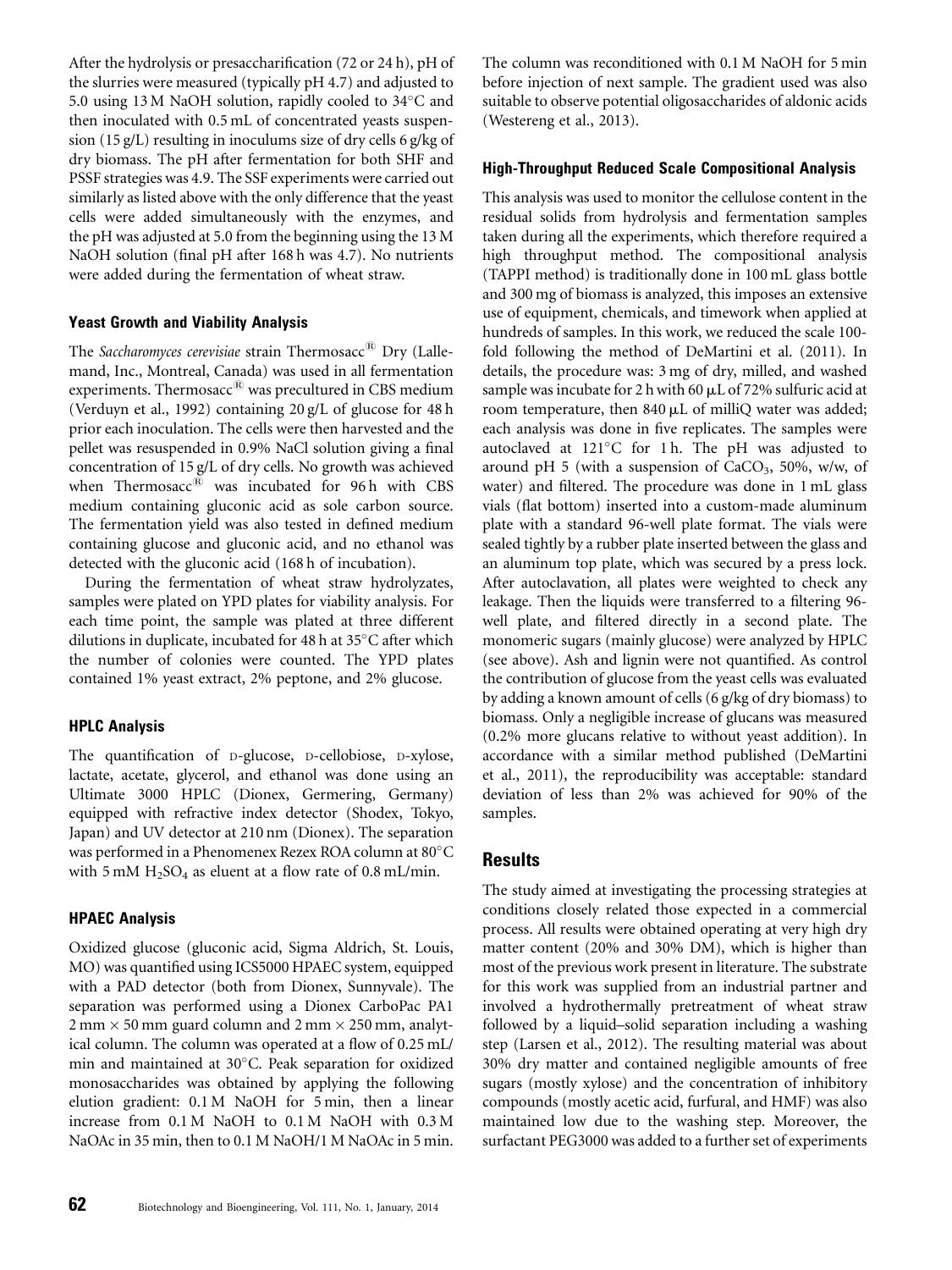at 30% DM, in order to investigate the possible beneficial effect upon final yields when applied at industrial relevant condition.

The experimental plan was designed to compare industrial relevant processing strategies SHF, PSSF, and SSF (all in batch configuration), when applying a new and old generation of cellulolytic enzymes. Two different dosages for each enzyme preparation were tested. In total the screening generated 33 different experiments (tested in triplicate). The details for the experiments are provided in Table I. The hydrolysis and fermentation strategies had the same overall duration of 168 h, and the main difference was the time at elevated temperature for hydrolysis (50°C). For SHF the hydrolysis time was 72 h, for PSSF 24 h and for SSF the temperature was throughout the whole experiment constant at 34°C. Such representative screening is not possible operating in shake flask systems or with standard vertical bench reactors, mostly due to the inefficient mixing caused by operating at very high dry matter. Thus RBR technology was applied and proved efficient for both hydrolysis and fermentation. The relative large amount of samples generated need as well high throughput analytical methods, especially for the quantification of residual cellulose in hydrolysis/fermentation samples. For this goal a reduced scale compositional analysis was applied (DeMartini et al., 2011).

#### Ethanol Fermentation Using Different Strategies at 30% DM

A direct comparison of glucose and ethanol profiles for the two tested enzymes CT2 and CN at the highest enzyme loading revealed a clear difference in hydrolysis and fermentation performance among the three strategies (Fig. 1 and Table II). In general the newer enzyme preparation CT2 performed better than the old reference enzyme mix CN, as shown in Table II and Supplementary Table I where glucose and ethanol concentration for all the sampling time points are summarized (every 24 h). During 24 h hydrolysis CT2 released almost 2.5 times more glucose compared to CN despite loaded at the same filter paper activity (7.5 FPU/g DM), but lower protein loading (22.8 vs 30 mg EP/g cellulose) as also observed in previous work (Cannella et al., 2012). The final yields of ethanol were also higher for CT2. More interestingly, the best choice of strategy with respect to final ethanol yield was different between the two enzyme preparations. SHF and PSSF resulted in 16–17% higher ethanol yield compared to SSF using CT2. On the contrary, the ethanol yield was 10% higher using SSF or PSSF compared to SHF when CN was applied. The same trends were obtained among all the different scenarios tested at high solids conditions (30% DM) (Fig. 2). The reasons for this difference between CT2 to CN could be many, however most likely it is associated with the higher specific activity of some enzymes, not at least  $\beta$ -glucosidase, in CT2. Generally, SSF has previously been preferred over SHF because the first resulted in less end-product inhibition by glucose and cellobiose (due to a continuous conversion of glucose to ethanol). Even though the temperature in SSF (usually



Figure 1. Profile of glucose (squares) and ethanol (triangle) during SHF (solid lines), PSSF (dash-dotted lines), and SSF (dotted lines) at 30%DM. Yeast was inoculated at 72, 24, and 0 h, respectively. The enzymes applied were CT2 (Panel A: scenarios A–C) and CN (Panel B: scenarios G–I), all at the high enzyme loading.

 $\sim$ 35°C) is far from the optimal for hydrolysis (50°C), this was found to be the most advantageous strategy with enzyme preparations such as CN (Mohagheghi et al., 1992). Despite  $50^{\circ}$ C being the optimum temperature for hydrolysis, the high temperature for extended periods of time could result in deactivation of enzyme. This would also favor SSF over SHF in case of less stable enzyme preparations. In case of CT2 endproduct inhibition affected less severely due to the higher b-glucosidase activity in this preparation, and maybe also a

Table II. Final ethanol yield after 168 h.

| Conditions                            | SHF   | <b>PSSF</b> | SSF   |
|---------------------------------------|-------|-------------|-------|
| Overall ethanol yield with CT2 enzyme |       |             |       |
| 30% DM                                | 62.80 | 61.76       | 45.84 |
| $30\%$ DM + PEG3000                   | 88.77 | 89.07       | 73.99 |
| 20% DM                                | 73.09 | 84.09       | 86.32 |
| Overall ethanol yield with CN enzyme  |       |             |       |
| 30% DM                                | 28.82 | 38.36       | 38.21 |
| $30\%$ DM + PEG3000                   | 45.94 | 48.81       | 54.14 |
| 20% DM                                | 54.61 | 65.15       | 66.34 |

The data are calculated in % of the maximum ethanol yield obtainable at the DM loading indicated. The experiments were done at the highest enzyme dosage 22.8 and 30 mg protein/g cellulose for CT2 and CN mixtures, respectively (7.5 FPU/g dry biomass).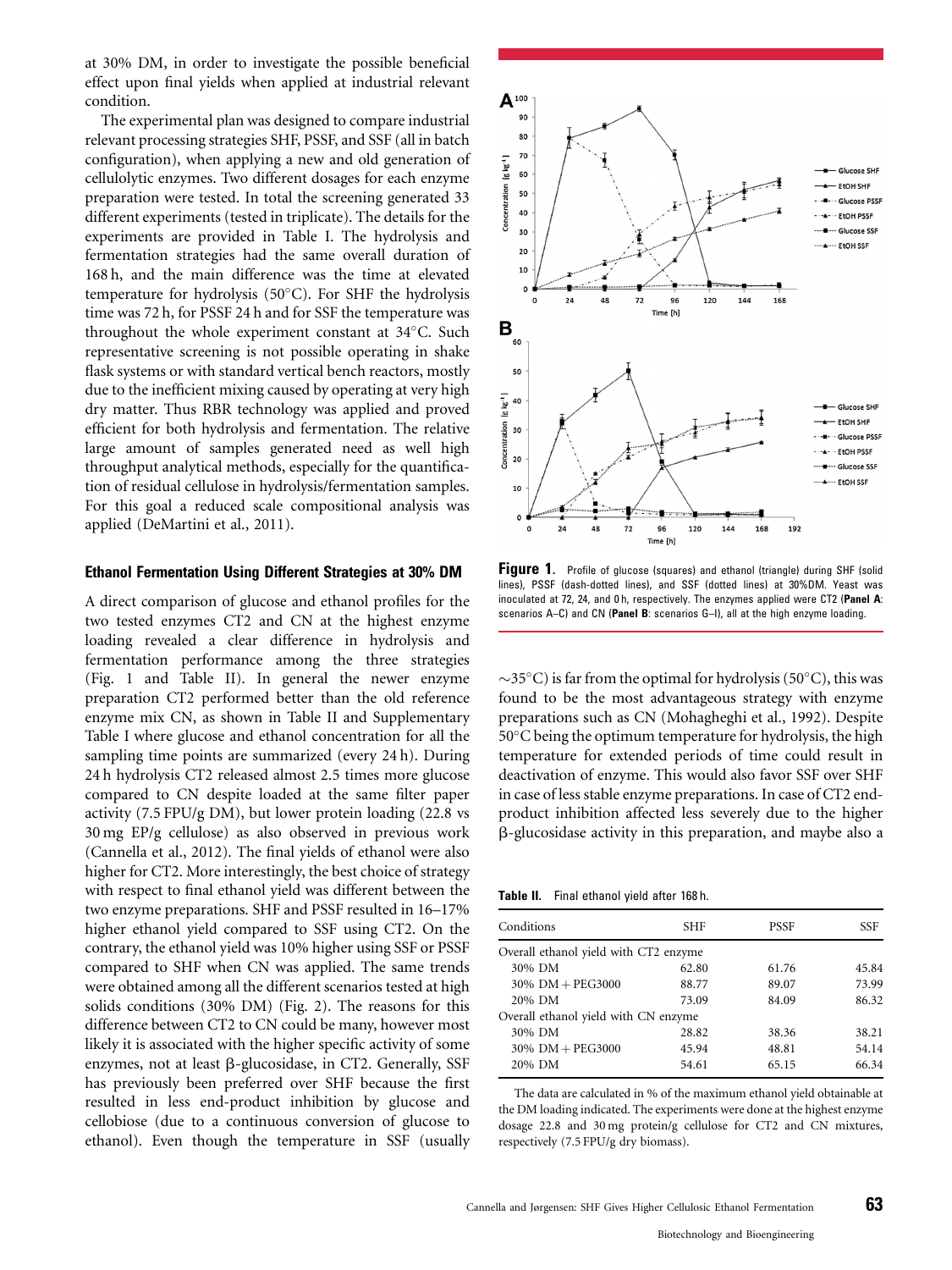

**Figure 2.** Final products yield as percentage of initial cellulose for all scenarios at 30%DM, after 168 h. Each bar represents the percentage of initial cellulose converted into the indicated products. Cellulose is the amount of fibers not hydrolyzed during the strategies as directly measured by compositional analysis. Gluconic acid, glycerol, and ethanol was measured and stoichiometric converted back to corresponding amount of cellulose. Ethanol includes the carbon dioxide.

less glucose sensitive  $\beta$ -glucosidases. This higher tolerance made it possible to work at optimal temperature  $(50^{\circ}C)$ despite high glucose concentrations (maximum in this study was  $\sim$ 150 g/kg, scenario A with PEG3000). Data presented show that PSSF and SHF led to higher ethanol yields, or achieving the same ethanol yields as SSF with 30% less enzymes (by comparing scenarios C with respect to D and E, Table I), when applying latest cellulolytic preparation CT2. Furthermore, the presence of LPMO enzymes plays a prominent role in increasing the overall activity of the enzymatic cocktail, especially at high dry matter content as will be discussed in details below.

For this study, it was crucial to measure the residual cellulose after hydrolysis and fermentation in order to establish a mass balance for cellulose. Determining the composition of lignocellulosic materials is usually a cumbersome procedure, but for this work a high throughput method was applied, which enabled us to measure residual cellulose during the process and in the final fermentation broth. Together with measurement of the most common fermentation products (ethanol, glycerol, and acetic acid) and products of the hydrolysis (monosaccharides and gluconic acid) a simplified mass balances around cellulose could therefore be made. In Figure 3, all these parameters are shown following the time course of scenario A. For these calculations it was assumed that the mentioned fermentation products could only originate from cellulose derived glucose. Besides the mentioned products, some glucose will be used by the yeast for cell growth. Despite yeast viability (CFU) was measured it was not possible to make a precise estimation of the amount of glucose that would be used for cell growth. This contribution was therefore omitted in the mass balance. On average the cellulose mass balance closed around 94% for all the strategies applied (Figs. 2 and 3). We therefore conclude that the mass balance describes the system rather well and that the most important products (except cell growth) have been accounted for.



Figure 3. Product profiles as percentage of initial cellulose for scenario A, SHF with CT2 at high enzyme loading, and 30% DM. Time -72, -48, and -24 h represent the hydrolysis step at 50°C. Time 0h represents onset of fermentation, that is, yeast addition and temperature change to the fermentation temperature of  $34^{\circ}$ C.

#### Ethanol Yield at Low Dry Matter (20%)

Operating at high dry matter conditions results in higher final ethanol concentrations but have proven to result in lower conversion and ethanol yield compared to similar experiments performed at lower dry matter (Jørgensen et al., 2007). For comparison, the different scenarios were also tested at lower dry matter conditions (20% DM). It should be noticed that even 20% DM were considered high dry matter until recently, but reports on industrial processing of lignocellulosic materials consider conditions above 20% as most realistic (Larsen et al., 2012). Tables I and II shows the percentage of cellulose converted to ethanol for all scenarios at both dry matter conditions. As expected, lower yields were obtained when passing from low to high dry matter and this could be observed for both enzyme preparations. Around 40– 50% less ethanol was produced in all strategies with CN enzyme. Instead, for CT2, the effect of increasing dry matter was very much depending on the strategy applied. For SHF the yield only decreased by 14% but for SSF by almost 50%. Remarkably, at 20% DM SSF conditions therefore resulted in higher ethanol yield than SHF (Fig. 4), which was opposite the trend observed at 30% DM conditions. The glucose and ethanol concentration measurements during all the experiments run at 20%DM are summarized in Supplementary Table III.

We speculate that the better SSF performance at 20% DM is due to faster liquefaction. For efficient mixing and distribution of enzymes and yeast the materials needs to be liquefied. At 20% DM this will happen rather quickly even at the lower fermentation temperature. At 30% DM the material stays very solid-like for a much longer period, especially if the temperature is  $34^{\circ}$ C. The water is mostly constrained in the fibrous structure, which negatively affects the water activity, and thereafter enzymes and yeasts performances.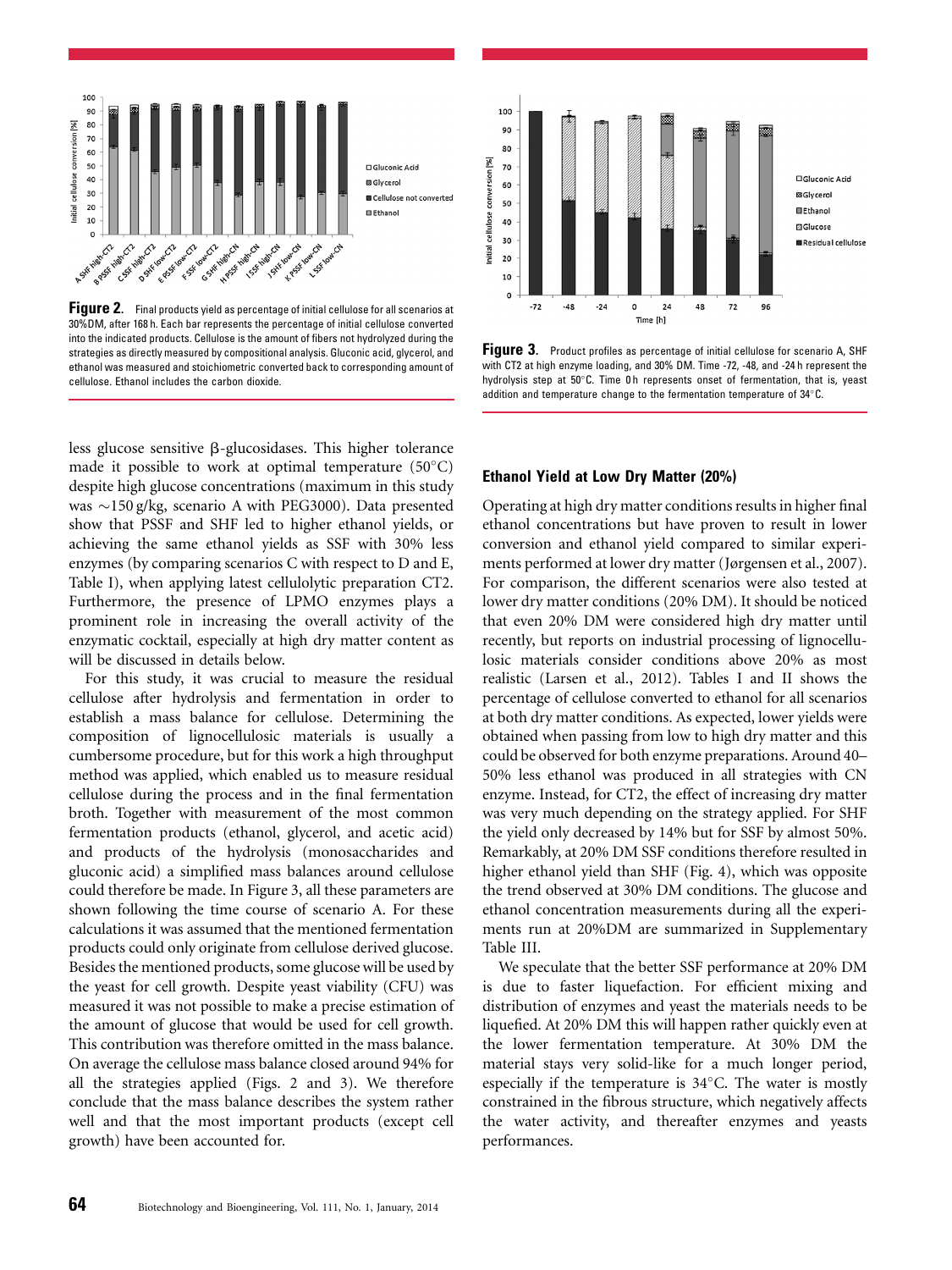

Figure 4. Comparison of final ethanol yield among scenarios A–C, at 20% and 30% dry matter.

#### Yeast Viability and Glycerol Production

Yeast growth detection is challenging during fermentation of lignocellulosic hydrolyzates. This is mainly due to presence of insoluble solids and soluble lignin derivatives that makes it impossible to use any colorimetric and UV absorption technique or even simple dry weight measurements. Instead the classic plating technique for measuring colony-forming units (CFU) was applied to monitor the yeast growth, moreover this technique will only account for living cell and not fully caputre the total cell mass increase during the time course of a fermentation. The cell population increased during the first 48 h, then kept constant for the next 2 days after which the yeast started reducing in number (Fig. 5). Almost no yeast growth was observed between 120 and 168 h. Among the three different strategies, yeasts growth was clearly more pronounced in SSF compared to the other strategies. As observed previously, pretreated wheat straw as substrate can sustain yeast growth without addition of nutrients (Jørgensen, 2009).



Figure 5. Cell viability in scenarios A–C, with CT2 at high enzyme loading, and 30% DM. Time 0 h represent the initial concentration of yeasts given by the inoculum.

The complete monitoring of secondary metabolites during fermentation is outside the scope of this work. However, the production of glycerol is a particular phenomenon of yeast metabolism as response to the osmotic stress given by the presence of high amount of soluble compounds (Maris et al., 2006). This becomes even more relevant during lignocellulosic ethanol fermentation, and at high dry matter conditions (Petersson and Liden, 2007). Figure 2 shows the fraction of cellulose converted into glycerol. There are no significant differences that seem to be related to the type of enzymatic cocktail applied. But, in the early phase of fermentation in SHF and PSSF the yeast was exposed to high concentrations of glucose and consequently experienced a high osmotic stress that drove the production of glycerol up to 6.8 and 5.6 g/kg, respectively. By applying an SSF strategy, where glucose never reached concentrations above 1–2 g/kg, the glycerol production was significantly lower at 3.5 g/kg. This trend was observed within all enzyme cocktails and dosage scenarios, confirming that the glycerol production was a response to osmotic stress caused by the presence of soluble molecules, mainly glucose. Especially at high dry matter conditions, high concentration of products (e.g., glucose above 100 g/kg in PSSF and SHF) is a key factor, and the osmotic stress will thus become a serious problem for yeasts when inoculated. As a response the yeast will start to produce glycerol to balance the osmotic gradient. To be noted, the highest amount of glycerol produced was observed when the highest concentration of glucose was present at time of inoculation (Fig. 6). This also corresponded with the lowest yeast growth, and generally the amount of glycerol was directly correlated with initial amount of glucose. On the contrary, the highest yeast growth was detected when glycerol production was lower (SSF strategies). After complete fermentation of glucose, the glycerol produced was not metabolized by the yeast.



Figure 6. Final amount of gluconic acid, glycerol and yeast growth of scenarios A–C at 30%DM without PEG3000. Yeast growth represents the highest CFU-value during the process subtracted the CFU value in the inoculum.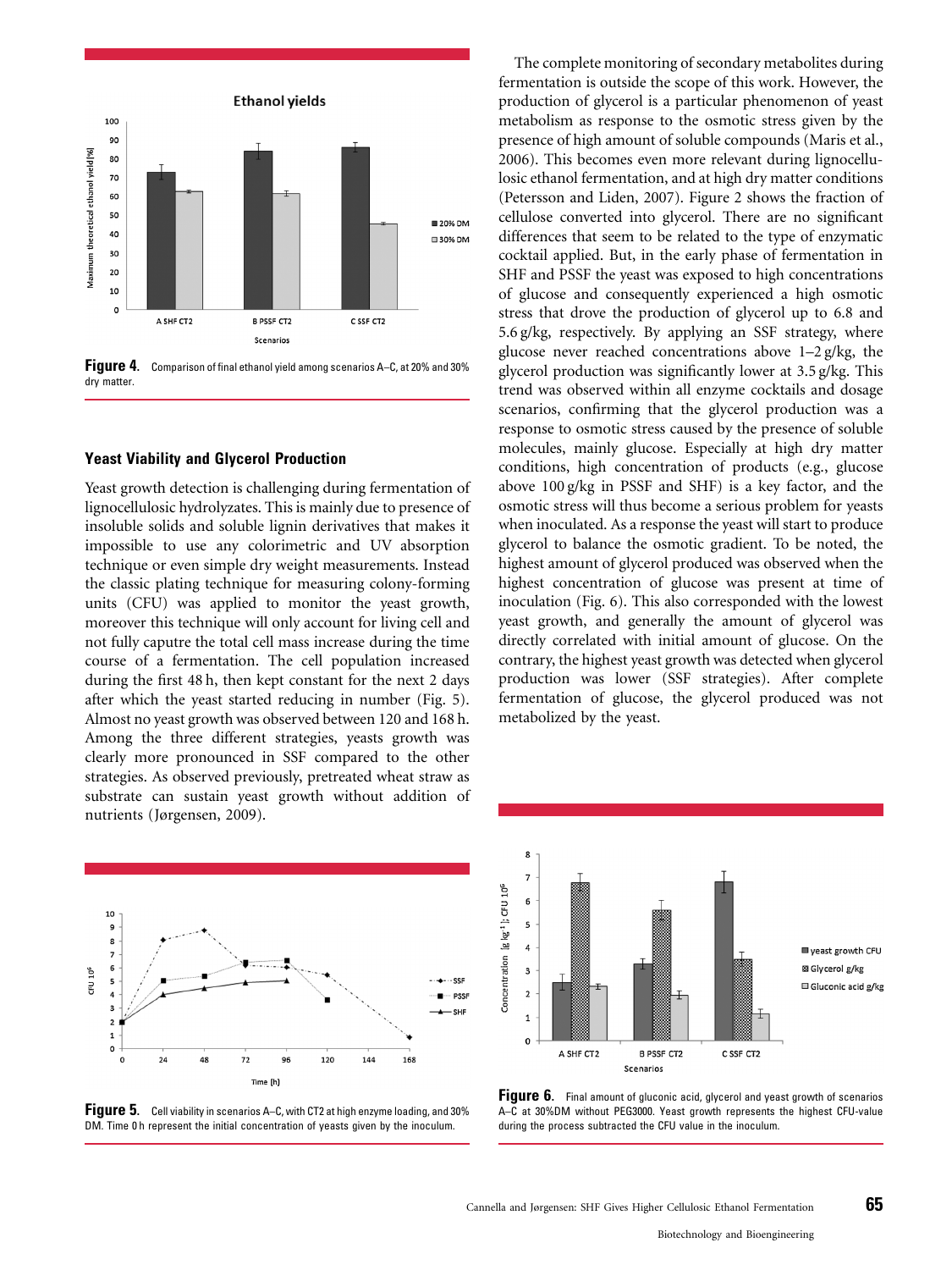#### Oxidized Sugars and Role of  $0<sub>2</sub>$

As previously found in our group, new cellulase cocktails contain carbohydrate oxidizing activities ascribable to the LPMO enzyme class (previously called GH61). It was also suggested that high dry matter conditions and mainly lignin has a boosting effect on LPMO's activity (Cannella et al., 2012). Results in Figure 2 reveal that a significant percentage of cellulose (up to 2.5% of released glucose) was converted into oxidized products (exclusively gluconic acid) using CT2, whereas none of this was observed using CN. As previously suggested, temperature and oxygen play a role in LPMO's activity during hydrolysis and fermentation (Cannella et al., 2012; Podkaminer et al., 2012). It is known that oxygen is a substrate in the oxidative reaction, and its removal leads to a strong inhibition of LPMO's (Phillips et al., 2011; Vaaje-Kolstad et al., 2010). In the initial phase of fermentation, yeast will use any available oxygen for respiration, but otherwise the fermentation will be anaerobic. In case of an SSF configuration, yeasts and enzymes are inoculated simultaneously, thus lead to a competition for oxygen between yeast and LPMO's. Theoretically, SSF conditions should therefore result in less oxidized carbohydrates being formed compared to the other two tested strategies. This was indeed confirmed in this study. In SSF, the amount of gluconic acid detected was lower than the other strategies where enzymes are introduced before yeast (Fig. 6). In SHF, the enzymes were let to hydrolyze the material for 72 h before inoculation with yeasts, and in such conditions 2.3 g/kg of gluconic acid was detected, whereas only 1.1 g/kg was produced in SSF. These concentrations correspond to 2.5% and 1.2% of total glucose released in the two scenarios. Likewise, these data might also partially explain the lower cell growth detected in SHF and PSSF compared to SSF (Fig. 5), given that LPMO's consume part of the oxygen during the hydrolysis phase, and then less oxygen is present at time of inoculation of the yeast. This would result in a shorter transition phase where the yeast can grow aerobically. Nevertheless, as already suggested above, the conspicuous amount of glucose at the onset of fermentation could also partially inhibit cell growth due to osmotic shock. As noticed in Figure 3, during fermentation yeast metabolize glucose to ethanol and glycerol, but not change in gluconic acid concentration was observed. Control experiments on defined medium also confirmed the inability of S. cerevisiae to metabolize gluconic acid. The action of LPMO's is therefore a delicate balance between on one site their ability to improve cellulose hydrolysis and on the other site the production of gluconic acid and consequently loss of potential ethanol.

From the results obtained, the anoxic environment generated during SSF is inhibitory for LPMO's, instead the conditions are more favorable during SHF and PSSF were the enzymes and yeast do not compete for dissolved oxygen. Thus a new model of enzymatic hydrolysis and fermentation of lignocellulose can be drawn. In presence of an electron donor, the oxygen rich environment favor LPMO's activity generating oxidative cuts on the lignocellulose surface, which

represent new entry sites for exocellulases, ultimately increasing the overall amount of products released.

#### PEG Affects the Conversion Yield

In an attempt to improve the cellulose conversion, poly( ethylene glycol) (PEG3000) at a dosage of 0.01 g/g DM was added. Previous works have shown that addition of PEG increase the enzymatic saccharification of lignocellulosic biomass (Börjesson et al., 2007; Kristensen et al., 2007; Li et al., 2012). The suggested mechanism behind the positive effect of PEG is the decrease in non-productive binding of enzymes to lignin present in the biomass. With the addition of PEG, the cellulose hydrolysis rate was 45% higher within the first 24 h with subsequent higher ethanol fermentation (45% more ethanol in PSSF containing PEG compared to the PSSF without PEG) (Fig. 7). In accordance with other reports, the addition of PEG resulted in a significant increase in ethanol production for all scenarios, and for both enzyme cocktails (Supplementary Table II). The tendency discussed above on which strategy gives better conversion with different cocktails was not affected by addition of PEG. To be remarked is the yields obtained with the SHF or PSSF strategy using CT2 in presence of PEG (strategies A and B). In this case an almost complete hydrolysis of cellulose was obtained (up to 89% cellulose to ethanol conversion was achieved), thereby resulting in almost 80 g/kg of ethanol in the fermentation broth. Particular importance then has to be attributed to a dedicated step for the enzymatic hydrolysis of the biomass at its optimal temperature of 50°C, and to the extent of it. Based on the higher enzymatic loading for the CT2 enzymes tested in this work, 24 h of presaccharification resulted in a better choice accounting for the cellulose hydrolysis yield and enzyme stability due to the detrimental effects of temperature. Shorter presaccharification length of 8 and 16 h resulted in lower final ethanol yield: 76.5% and 80.8%, respectively (data not shown). When using CT2 at low dosage (scenarios



Figure 7. Concentration of glucose (squares) and ethanol (triangle) for scenario B at 30% DM comparing with PEG3000 (dashed lines) and without (solid lines). Time 24 h represent the yeast addition and temperature switch from 50 to 34 $^{\circ}$ C.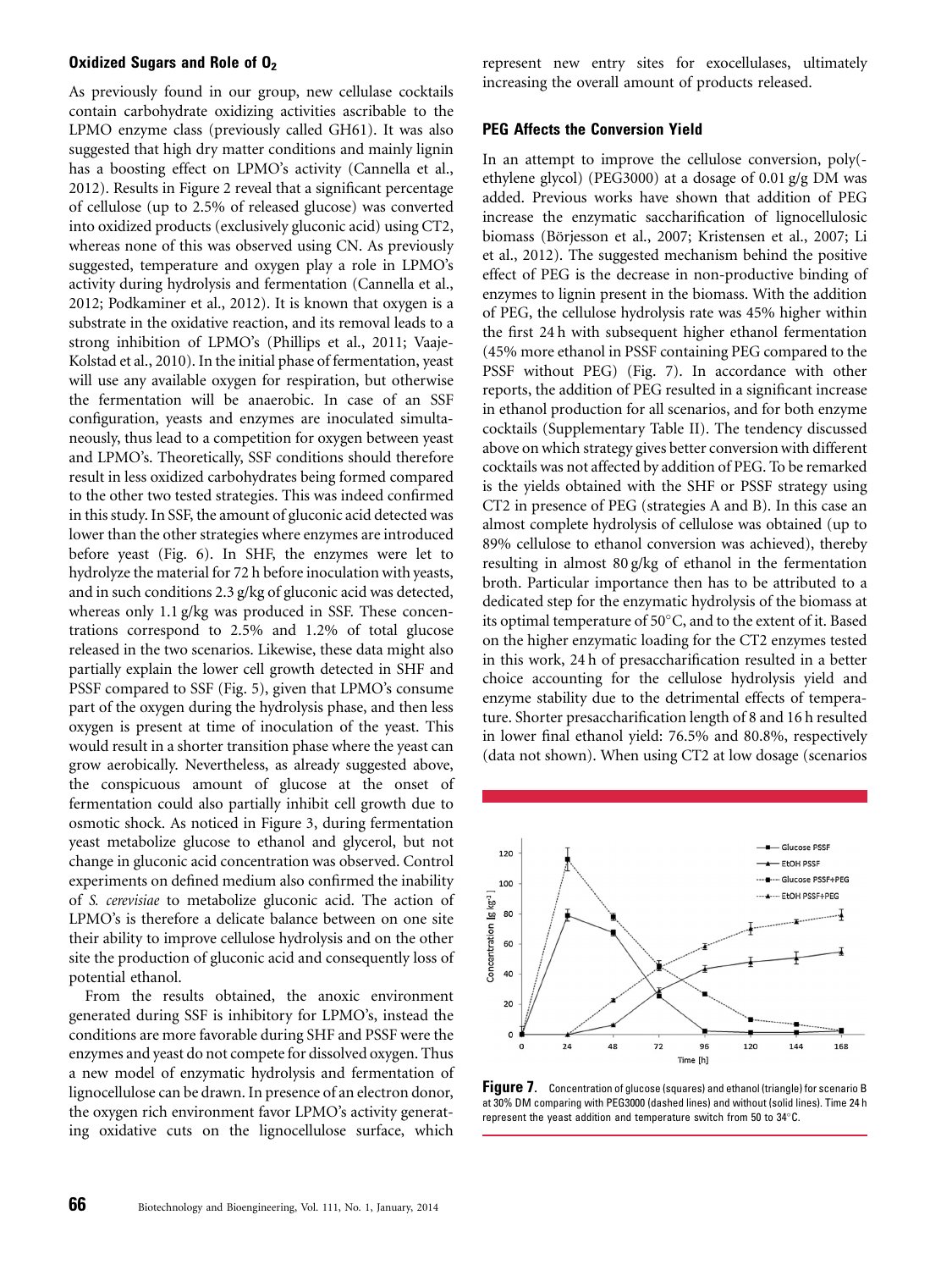

**Figure 8.** Final products yield as percentage of initial cellulose for scenarios A–C and G–I containing 1% of PEG3000. Scenarios A, B, and C represent SHF, PSSF, and SSF at 30% DM, respectively, applying CT2 at high enzyme loading. Scenarios G, H, and I represent SHF, PSSF, and SSF at 30% DM, respectively, applying CN at high enzyme loading.

D–F) in presence of PEG, yields close to the higher dosage without PEG (scenarios A–C) was achieved (Fig. 8), this indicates that a direct saving of 30% of enzymes when applying the polymer could be possible (Table I and Table II). An industrial application of PEG could be considered in order to replace part of the enzymes since these stands as major impact on cellulosic ethanol selling price (Macrelli et al., 2012), and maximize the cellulase activity since PEG seems to be beneficial to the enzyme stability for future recycling purposes (Chylenski et al., 2012). Nevertheless, the industrial applications will mostly depend on the selling price of PEG relative to the enzymes price.

# Conclusions

The main achievement of this work is the observation that process strategies affect the overall ethanol yield and enzyme usage for production of bioethanol at very high solids loading. Moreover, the new advanced cellulolytic enzyme preparation has been found to alter the common perception of which production strategies to apply: at 30% DM, PSSF and SHF strategies performed significantly better than SSF, which is contrary to many previous studies conducted with ancestor enzymatic preparations. This change in the historical paradigm is due to incorporation of highly active b-glucosidases and the new class of oxidative enzymes LPMO's. The oxygen requirement of LPMO's adds a new degree of complexity to the application of these enzymes during production of cellulosic bioethanol. The absence of yeasts during the enzymatic hydrolysis was clearly beneficial for LPMO's activity, thus avoiding any competition for dissolved oxygen and generating higher amount of oxidative cuts on the cellulose surface as observed by increased formation of gluconic acid. The extras entry sites created by the oxidative activity seems to have a determining effect during a dedicated aerobic hydrolysis step, e.g. an "SHF-like" strategy, and is definitively of high importance to any high dry matter cellulose hydrolysis strategy. However, the drawback of excessive LPMO's activity is the significant amounts of gluconic acid, which cannot be metabolized by the yeast and in other words represents a loss in potential ethanol. Thus a delicate balance of the oxidative activity together with classic hydrolyzing enzymes is of importance for next generations of cellulolytic mixtures. Moreover, the application of PEG3000 surfactant (together with a low dosage of enzyme) could be used as a mean to replace part of the enzymes (in our case 30%) and still achieve same final yield at any strategy tested in this work. Lastly, other metabolites such as glycerol and cell mass were also depending on the selected strategy: SHF led to higher glycerol and lower cell mass, whereas the trend was inverted for SSF.

The work was financially supported by the Nordic Top-level Research Initiative project TFI-PK-bio 02 "High gravity hydrolysis and fermentation of lignocellulosic material for production of bio-fuels." Inbicon A/S is gratefully acknowledged for supplying the pretreated material and Novozymes A/S for supplying enzymes. The authors thank Andrea Bellucci from Department of Plant and Environmental Sciences, University of Copenhagen, for assistance designing and setting up the plate used for high-throughput reduced scale compositional analysis.

#### References

- 1998. TAPPI, Technical Association of the Pulp and Paper Industry. TAPPI Standard Methods, T-222 om-98.
- Alvira P, Moreno AD, Ibarra D, Saez F, Ballesteros M. 2013. Improving the fermentation performance of saccharomyces cerevisiae by laccase during ethanol production from steam-exploded wheat straw at high-substrate loadings. Biotechnol Progress 29:74–82.
- Börjesson J, Engqvist M, Sipos B, Tjerneld F. 2007. Effect of poly(ethylene glycol) on enzymatic hydrolysis and adsorption of cellulase enzymes to pretreated lignocellulose. Enzyme Microb Technol 41:186–195.
- Brienzo M, Arantes V, Milagres AMF. 2008. Enzymology of the thermophilic ascomycetous fungus Thermoascus aurantiacus. Fungal Biol Rev 22:120– 130.
- Cannella D, Hsieh C, Felby C, Jørgensen H. 2012. Production and effect of aldonic acids during enzymatic hydrolysis of lignocellulose at high dry matter content. Biotechnol Biofuels 5:26.
- Chylenski P, Felby C, Østergaard HM, Gama M, Selig M. 2012. Precipitation of Trichoderma reesei commercial cellulase preparations under standard enzymatic hydrolysis conditions for lignocelluloses. Biotechnol Lett 34:1475–1482.
- DeMartini JD, Studer MH, Wyman CE. 2011. Small-scale and automatable high-throughput compositional analysis of biomass. Biotechnol Bioeng 108:306–312.
- Di Risio S, Hu CS, Saville BA, Liao D, Lortie J. 2011. Large-scale, high-solids enzymatic hydrolysis of steam-exploded poplar. Biofuels Bioprod Biorefin 5:609–620.
- Erdei B, Barta Z, Sipos B, Reczey K, Galbe M, Zacchi G. 2010. Ethanol production from mixtures of wheat straw and wheat meal. Biotechnol Biofuels 3:16.
- Ghose TK. 1987. Measurement of cellulase activities. Pure Appl Chem 59:257–268.
- Harris PV, Welner D, McFarland KC, Re E, Poulsen JC, Brown K, Salbo R, Ding H, Vlasenko E, Merino S, Xu F, Cherry J, Larsen S, Lo-Leggio L. 2010. Stimulation of lignocellulosic biomass hydrolysis by proteins of glycoside hydrolase family 61: Structure and function of a large, Enigmatic family. Biochemistry 49:3305–3316.
- Horn S, Vaaje-Kolstad G, Westereng B, Eijsink VG. 2012. Novel enzymes for the degradation of cellulose. Biotechnol Biofuels 5:45.